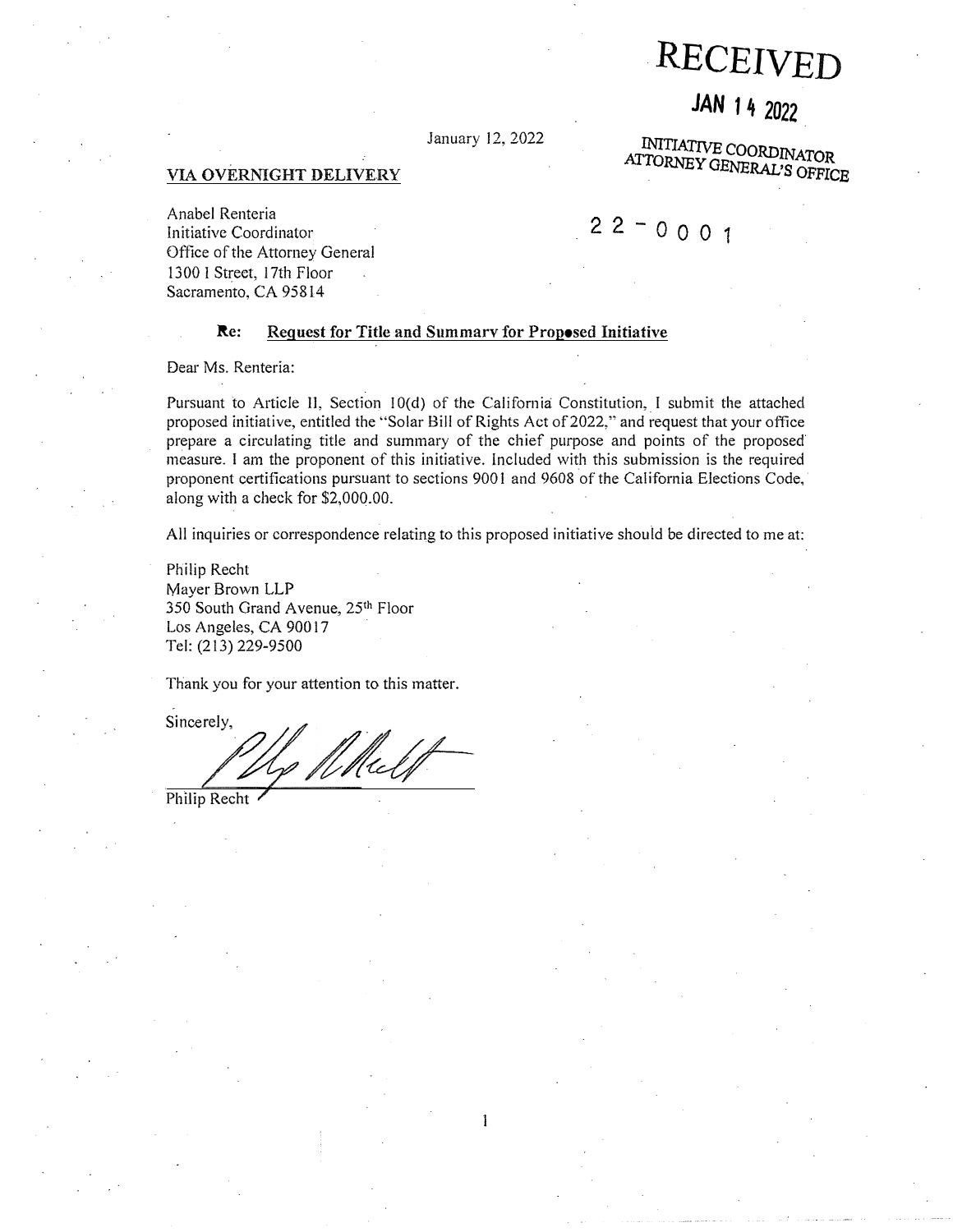### **INITIATIVE MEASURE TO BE SUBMITTED DIRECTLY TO THE VOTERS**

#### **SECTION 1. Title.**

This measure shall be known and may be cited as "The Solar Bill of Rights Act of 2022."

#### **SECTION 2. Findings and Declarations.**

The people of California find and declare:

(a) All Californians have the right to generate and store solar energy. Californians installing solar energy and storage systems have the right to reduce and modify their use of electricity obtained from the electrical grid, whether their solar energy systems are off-grid or interconnected to the grid.

(b) These rights to self-generation and storage of solar energy extend to all Californians, regardless of income level, geographic location, and property ownership.

(c) The generation of solar energy by homeowners and other property owners improves air quality, reduces global warming and climate change, increases employment opportunities for those installing and maintaining the solar panels and batteries, and results in electrical systems that are less subject to failure due to transmission line outages.

(d) Making solar energy generation and storage more affordable also promotes equitable participation in the energy, health, safety, career, and financial benefits of the clean energy economy.

(e) Customer-sited solar energy systems and battery energy storage devices are valuable assets for efficiently managing, and improving the reliability and resiliency of, the electrical grid.

(f) Removing barriers to the installation of customer-sited solar energy systems and battery energy storage devices will help reduce costs and facilitate the deployment of these resources.

(g) The time required for utility review and approval of interconnection applications and the lack of transparency in interconnection costs have impeded customer adoption of solar energy and battery energy storage devices.

(h) The construction and maintenance of customer-sited solar energy systems generates tens of thousands of clean energy jobs that are critical to promoting a clean economy.

#### **SECTION 3. Section 2827.12 is added to the Public Utilities Code, to read:**

2827 .12. (a) As used in this section. the following terms have the following meanings:

0) "Default retail electricity rate" means, for residential customers. the rates selected as default in commission decisions 18-12-004 and 19-07-004, and any subsequent decisions that update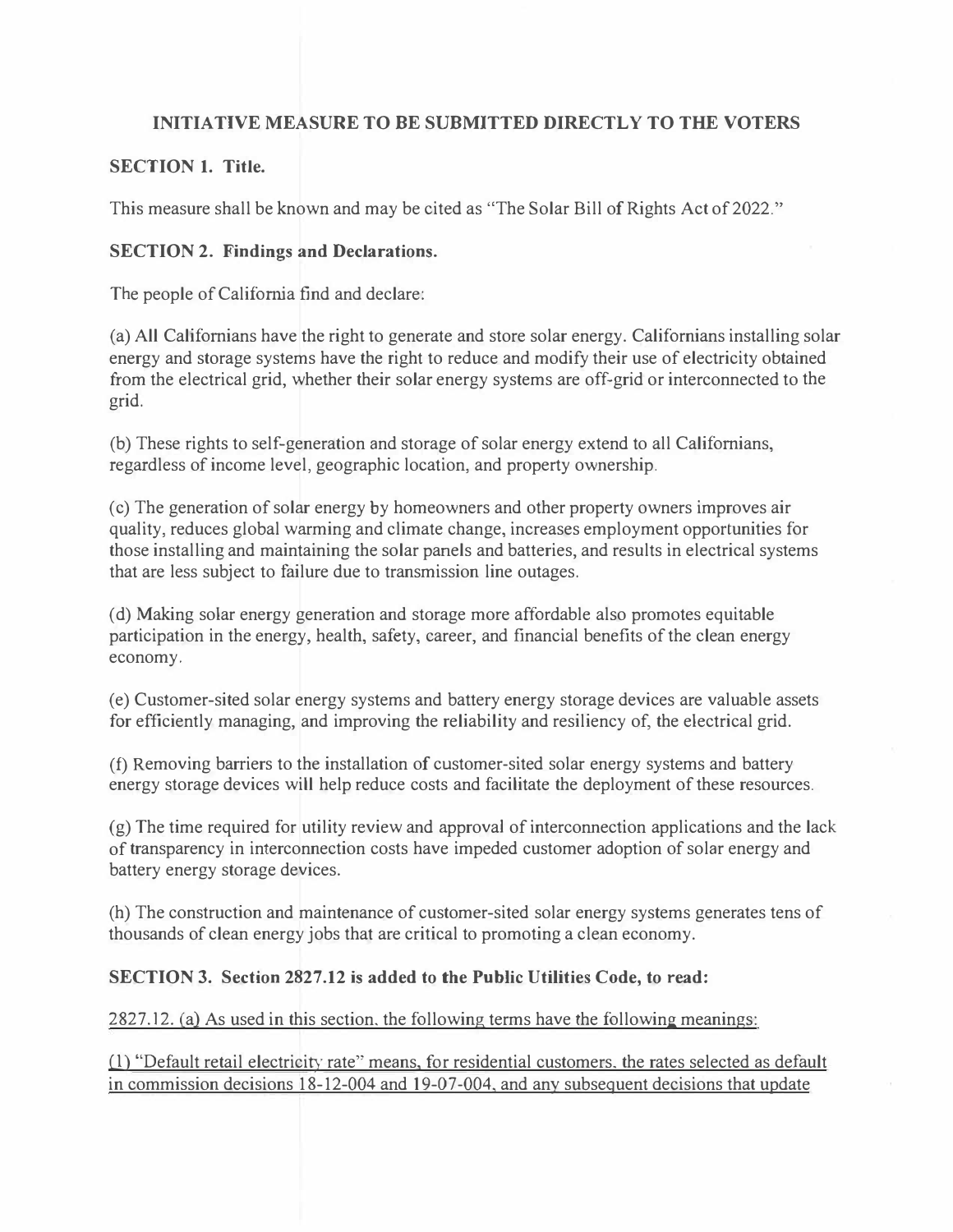**those selected rates. "Default retail electricity rate" means. for non-residential customers, the rates most commonly used by customers in the same rate class.** 

**(2) "Electrical cooperative" means an electrical cooperative as defined in Section 2776.** 

**(3) "Electric utility" means an electrical corporation, a local publicly owned electric utility. or an electrical cooperative,** 

**(4) "Eligible customer-generator" means a residential customer, small commercial customer as defined in subdivision (h) of Section 331, or commercial. industrial, or agricultural customer of an electric utility, who uses a solar energy system that is located on the customer's owned, leased or rented premises and that is sized to generate no more than the customer's historic or expected future annual electricity consumption.** 

**(5) "Solar energy system" means a solar energy device that ha� the primary purpose of providing for the collection and distribution of solar energy for the generation and storage of electricity,**  and that produces at least one kilowatt, and produces not more than five megawatts, alternating **current rated peak electricity.** 

**(b) Notwithstanding any other law, an electric utility shall not:** 

**(1) Assess any recurring fees or charges on an eligible customer-generator that are not also assessed on customers who do not use solar energy systems. Nothing in this paragraph (1) shall be read to prohibit an electric utility from assessing a one-time fee that reimburses the electric utility for costs associated with processing an interconnection application for an eligible customer-generator or from assessing a recurring charge on all customers in the same customer class irrespective of whether they use a solar energy system.** 

**(2) Prohibit an eligible customer-generator from collecting and storing electricity generated from a solar energy system for onsite consumption.** 

**(3) Charge an eligible customer-generator for electricity generated by a solar energy system that is consumed onsite, whether such electricity is used simultaneously with its generation or stored and consumed at a later time.** 

**(4) Require an eligible customer-generator to accept service on a rate schedule that has not been widely adopted by. and cannot reasonably be expected to be widely adopted by, customers of the electric utility who do not use a solar energy system.** 

**(c)(1) Notwithstanding any other law, each electric utility shall develop a tariff that complies**  with subdivision (b) and that provides bill credits for electricity exported to the electrical grid by **an eligible customer-generator, and shall make such tariff available. continuouslv and without interruption, to all of its new and existing eligible customer-generators bv June 30, 2023.** 

**(A) For an eligible customer-generator with household income of less than 80% of the area median income, as defined in subdivision (f) of Section 50052.5 of the Health and Safety Code,**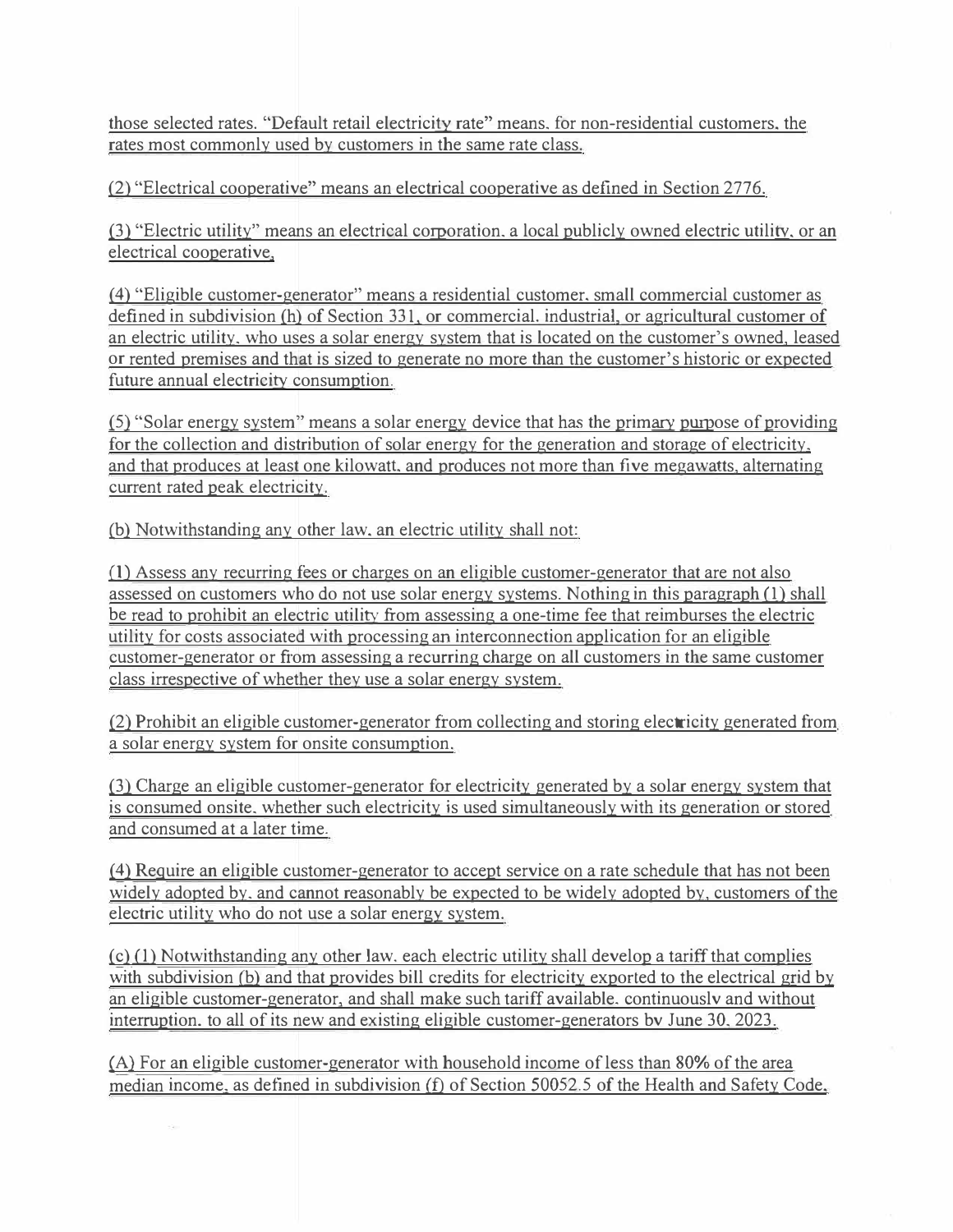the tariff shall provide a bill credit for electricity exported to the electrical grid over a time period of not less than 15 minutes. equal to the default retail electricity rate in effect at the time that the eligible customer-generator's solar energy system was installed.

(B) For an eligible customer-generator who aggregates meters at a multifamily residential or agricultural property. the tariff shall provide a bill credit for electricity exported to the electrical grid over a time period of not less than 15 minutes, equal to the default retail electricity rate in effect at the time that the eligible customer-generator's solar energy system was installed, less volumetric charges for public purpose programs. The electric utility shall apportion bill credits to the participating accounts on such properties.

(C) For all other eligible customer-generators. the tariff shall provide a bill credit for electricity exported to the electrical grid over a time period of not less than 15 minutes. equal to the expected utility avoided costs that result from such exports. levelized over the life of the solar energy system as measured during the year of its installation. plus any measurable societal benefits that result from such exports. Notwithstanding the above. the bill credit rate for an eligible customer-generator under this subparagraph *(C)* shall not exceed the default retail electricity rate in effect at the time that the eligible customer-generator's solar energy system was installed. less volumetric charges for public purpose programs.

(2) **If.** at any time after January 2. 2022. an electric utility adopts or implements a tariff that conflicts with this section, then such tariff shall be void and immediately replaced by the tariff that was in effect for the electric utility on January 1, 2022. Nothing in this paragraph (2) shall be read to discharge the obligation of an electric utility to adopt a tariff that is compliant with this section bv June 30. 2023.

(3) The terms of the tariff in effect on the date that a solar energv system is installed shall apply to the system for twenty years following the date of installation. regardless of a change in customer name or owner of the system. Notwithstanding the above. if a solar energy system was installed prior to the implementation of a tariff that complies with subdivision *(c).* the tariff implemented to comply with subdivision (c) shall apply to such system for twenty years following the date that such system was installed, regardless of a change in customer name or owner of the system. For purposes of clarity, the terms of the tariff that cannot be altered during such periods include, without limitation, the bill credit rate established for a solar energy system pursuant to paragraph (1) of subdivision (c).

*(*4) This subdivision (c) shall not apply to any solar energy system that is installed after December 31. 2035.

### **SECTION 4. Severability.**

**If** any provision of this Act, or part thereof, or the application of any provision or part to any person or circumstance, is for any reason held to be invalid, the remaining provisions, or applications of the provisions, shall not be affected, but shall remain in full force and effect, and to this end the provisions of this Act are severable.